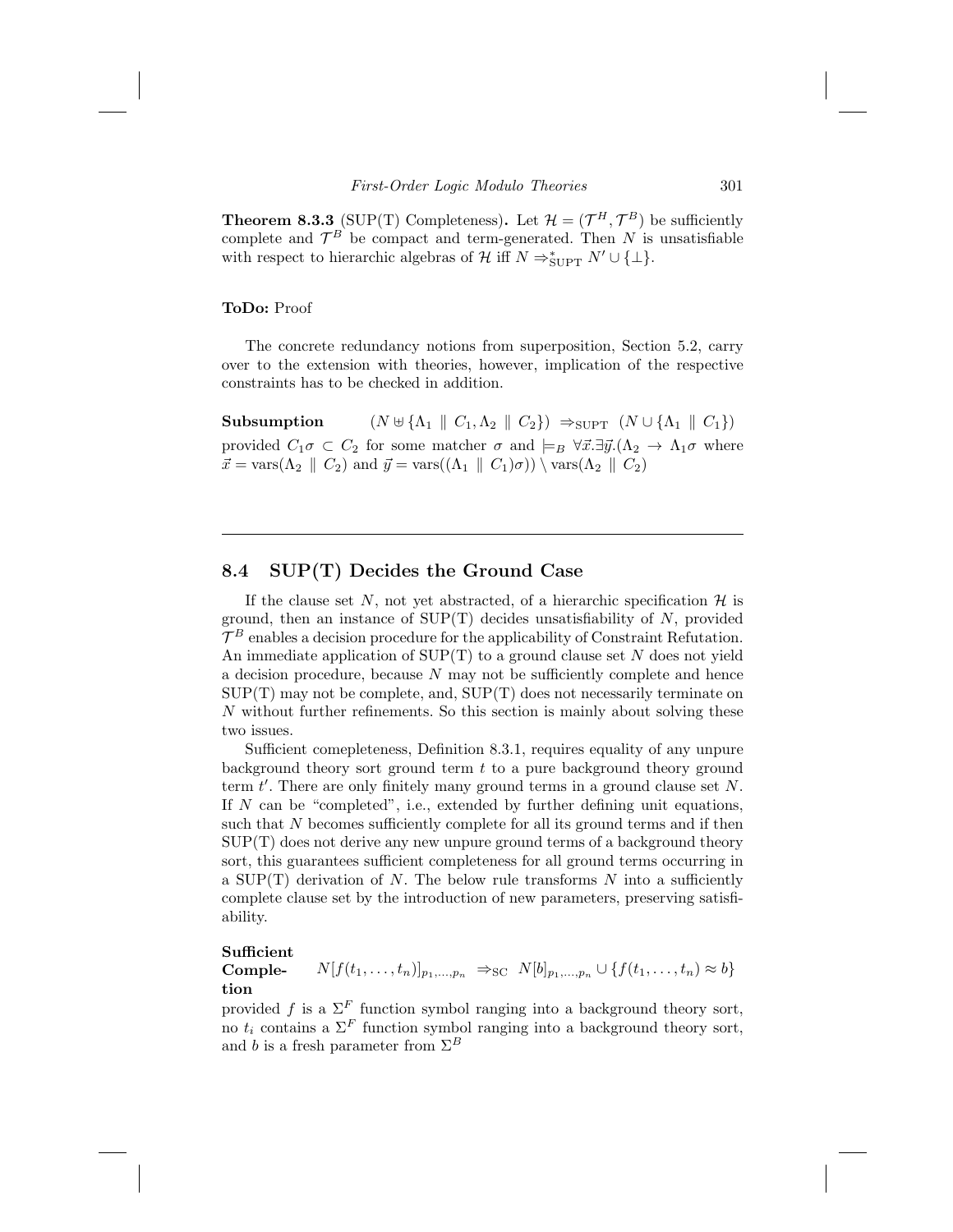302Automated Reasoning – The Art of Generic Problem Solving July 24, 2017

So  $\Rightarrow_{SC}$  replaces unpure ground terms with parameters in a bottom-up way. For example, the ground clause

$$
\neg P(f(h(1+g(a)))) \lor f(h(1)) + g(a) \ge 0 \lor P(g(a)) \lor Q(g(a))
$$

is replaced by the clauses

$$
\neg P(b_3) \lor b_2 + b_1 \ge 0 \lor P(b_1) \lor Q(b_1)
$$
  
\n
$$
g(a) \approx b_1
$$
  
\n
$$
f(h(1)) \approx b_2
$$
  
\n
$$
f(h(1 + b_1)) \approx b_3
$$

where  $\mathcal{T}^B$  is LRA, a is not of sort LA, h does not range into LA, and the  $b_i$ are fresh parameters from LRA.

Next the clauses are abstracted resulting in the clause set

$$
y = b_1, x = b_3, b_2 + b_1 < 0 \parallel \neg P(x) \lor P(y) \lor Q(y)
$$
  
\n
$$
y = b_1 \parallel g(a) \approx y
$$
  
\n
$$
z = b_2, w = 1 \parallel f(h(w)) \approx z
$$
  
\n
$$
u = 1 + b_1, v = b_3 \parallel f(h(u)) \approx v
$$

where now all introduced variables are equal in the constraint to a background theory ground term. The resulting clauses now have the property that all variables are variables of a background theory sort and that for all background variables  $x \in C$  of some clause  $\Lambda \parallel C$  there is a an atom  $x = t \in \Lambda$  where t is a ground base term. In addtion, the only variable occurrences in  $\Lambda$  are equations  $x = t$  for some ground term t.

The additional parameters  $b_i$  destroy compactness of LRA, see the introduction, Section 8.1. However, compactness is not needed here, because I will eventually show termination of superposition on completed and abstracted clause sets. In order to show termination, clauses must not become arbitrarily long and terms must not become aribtrarily deep in the generated clauses. The length of clauses can always be limited if variable chains in clauses are prevented. For example, the transitivity clause  $\neg R(x, y) \vee \neg R(y, z) \vee R(x, z)$ constiutes such a variable chain preventing the clause to be split into variable disjoint parts.

The next step is to prevent variable chains. If in some clause  $\Lambda \parallel C$ a variable  $x$  occurs several times in  $C$ , then in the context of completed and abstracted ground clauses a fresh variables  $\gamma$  is introduced and the assignment  $x = t \in \Lambda$  is copied for y and added to  $\Lambda$ . For the first clause of the running example the result is

 $z = b_1, y = b_1, x = b_3, b_2 + b_1 < 0 \parallel \neg P(x) \vee P(y) \vee Q(z).$ 

Now this clause can actually be split into three variable disjoint parts

$$
x = b_3, b_2 + b_1 < 0 \parallel \neg P(x)
$$
\n
$$
y = b_1, b_2 + b_1 < 0 \parallel P(y)
$$
\n
$$
z = b_1, b_2 + b_1 < 0 \parallel Q(z)
$$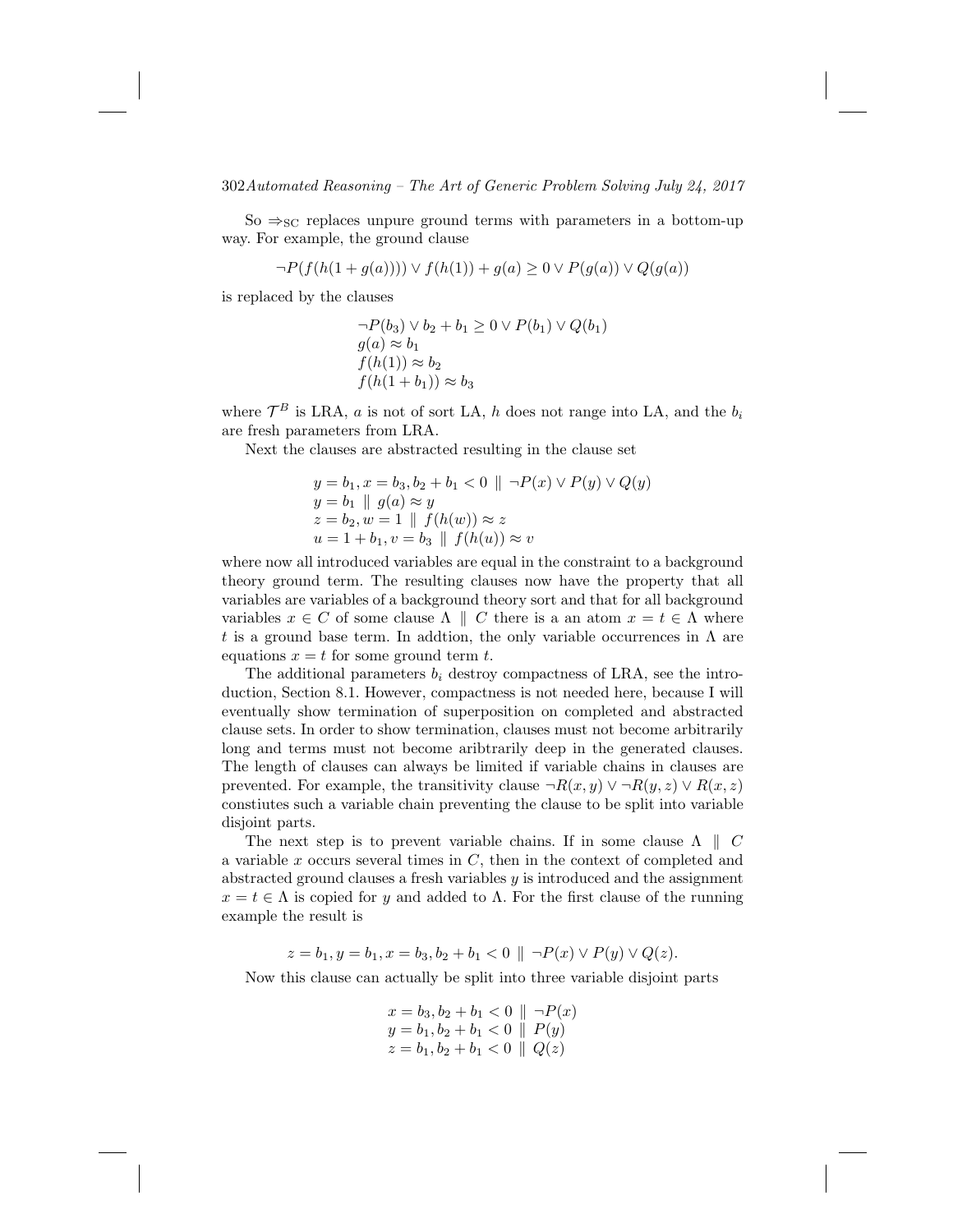where the initial clause set containing  $z = b_1, y = b_1, x = b_3, b_2 + b_1$ 0  $\parallel$  ¬P(x) ∨ P(y) ∨ Q(z) is unsatisfiable iff the three clause sets obtained by replacing the clause with one of the three split clauses  $x = b_3, b_2 + b_1 < 0$  $\neg P(x), y = b_1, b_2 + b_1 < 0 \parallel P(y), z = b_1, b_2 + b_1 < 0 \parallel Q(z)$ , respectively, is unsatisfiable. So for the overall inference process it can be assumed that every clause contains at most one background theory variable.

**Proposition 8.4.1** (Clause Variations). Let  $M$  be a finite set of ground literals of the background theory and  $k \in \mathbb{N}$  fixed. Then there are only finitely many non-redundat clauses  $\Lambda \parallel C$  where

- 1. vars( $\Lambda \parallel C$ ) = {x} for some variable x
- 2.  $\Lambda = \{x = t\} \uplus \Lambda'$  where  $\Lambda' \subseteq M$
- 3.  $|L| < k$  for all  $L \in C$ .

Practically, the number of clause variations is kept finite in a SUP(T) run by exhaustive application of subsumption.

So far I have explained how the conditions 8.4.1.1 and 8.4.1.2 can be obtained and preserved during derivations of the SUP(T) calculus. It remains to guarantee 8.4.1.3 via a suitable reduction ordering. Note that any reduction ordering is total on the clauses considered here, because every variable is from a background theory sort and mapped to a background theory ground term in the constraint. So in order to compare literals in a clause  ${x = t} \oplus \Lambda' \parallel C[x]$  it is sufficient to consider the simple ground instance  $({x = t} \cup \Lambda' \parallel C[x])$ {x  $\mapsto t$ } because all other different simple ground instances are tautologies.

**Definition 8.4.2** ( $\succ^F_{lpo}$ ). For some term t let  $|t|^F$  be the number of function symbols from  $\Sigma^F$  contained in t. Then  $\succ^F_{lpo}$  is defined by  $t \succ^F_{lpo} s$  iff

- 1.  $|t|^F > |s|$ <sup>F</sup> or
- 2.  $|t|^F = |s|^F$  and  $t >_{lpo} s$

Note that for any clause  $\Lambda \parallel C$  considered here, all function symbols occurring in C are from  $\Sigma^F$  and if C contains a variable x, it is of a background theory sort, hence instantiated only by  $\Sigma^B$  (ground) terms via simple substitutions. Recall that any pure  $\Sigma^B$  ground term is by assumption strictly smaller than any ground term containing symbols from  $\Sigma^F$ . Therefore,  $\succ^F_{lpo}$ is stable under substitutions in the current context and hence a reduction ordering total on ground terms.

There is final complication to be considered. It might happen that SUP(T) generates a variable equation in a clause  $\Lambda_1, \Lambda_2 \parallel x \circ y \vee C' \vee D', \circ \in \{\infty, \frac{\omega}{\epsilon}\},\$ as a result of a superposition inference from clauses  $\Lambda_1 \parallel L_1 \vee C'$  and  $\Lambda_2 \parallel$  $L_2 \vee D'$  where actually the clauses have the form  $\{x = t_1\} \uplus \Lambda'_1 \parallel L_1 \vee C'$ and  $\{y = t_2\} \cup \Lambda_2 \parallel L_2 \vee D'$ . In this case I simply replace the clause  $\Lambda_1, \Lambda_2 \parallel$  $x \circ y \vee C' \vee D'$  with  $\Lambda_1, \Lambda_2, t_1 = t_2 \parallel C' \vee D'.$